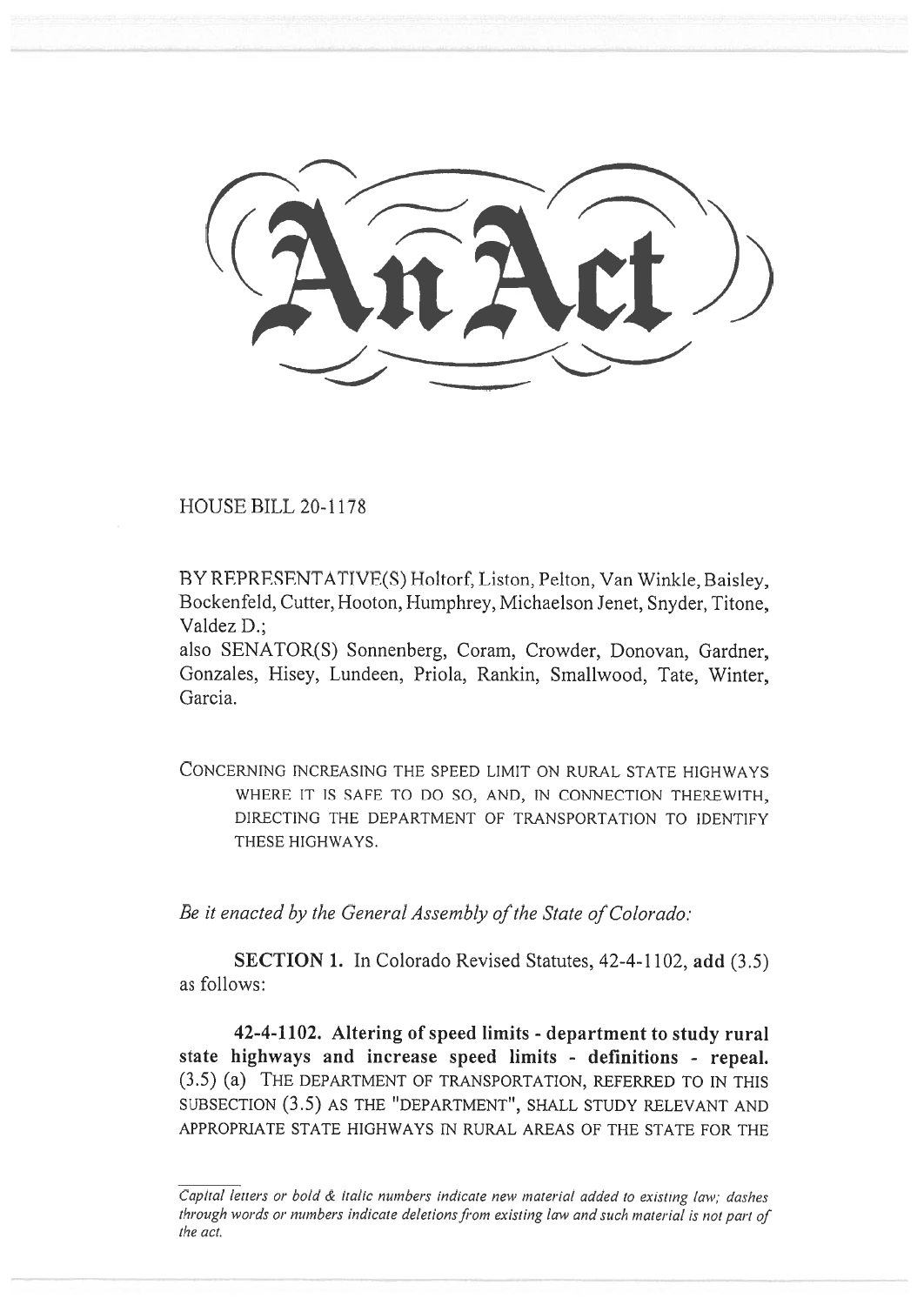PURPOSE OF IDENTIFYING PORTIONS OF RURAL STATE HIGHWAYS WHERE THE SPEED LIMIT CAN BE RAISED AS DESCRIBED IN SECTION 42-4-1101 WITHOUT ENDANGERING PUBLIC SAFETY. IN IDENTIFYING THESE PORTIONS OF RURAL STATE HIGHWAYS, THE DEPARTMENT SHALL CONSIDER: PURPOSE OF IDENTIFYING PORTIONS OF RURAL STATE HIGHWAYS WHERE THE<br>SPEED LIMIT CAN BE RAISED AS DESCRIBED IN SECTION 42-4-1101 WITHOUT<br>ENDANGERING PUBLIC SAFETY. IN IDENTIFYING THESE PORTIONS OF RURAL<br>STATE HIGHWAYS, THE DE

(I) WHETHER THE PORTION OF HIGHWAY IS PREDOMINANTLY STRAIGHT;

(II) THE QUALITY OF THE SURFACE OF THE PORTION OF HIGHWAY, INCLUDING WHETHER THE PORTION OF HIGHWAY HAS BEEN RESURFACED (II) THE THE PORTION OF WHETHER THE HIGHWAY HAS BEEN RESURFACED RECENTLY; RECENTLY;

(III) THE PRESENCE OR ABSENCE OF ADEQUATE SPACE ALONG BOTH (III) THE PRESENCE OR ABSENCE OF ADEQUATE SPACE ALONG BOTH SIDES OF THE PORTION OF HIGHWAY TO ALLOW A VEHICLE TO SAFELY PULL<br>OVER TO THE SIDE OF THE HIGHWAY; OVER TO THE SIDE OF THE HIGHWAY;

(IV) THE SAFETY OF VULNERABLE ROAD USERS WHO USE THE PORTION OF HIGHWAY; AND

(V) ANY OTHER SAFETY CONCERNS THAT THE DEPARTMENT, IN ITS DISCRETION, INCLUDES IN THE REPORT. (IV) THE SAFETY OF VULNERABLE ROAD USERS WHO USE THE<br>PORTION OF HIGHWAY; AND<br>(V) ANY OTHER SAFETY CONCERNS THAT THE DEPARTMENT, IN ITS<br>DISCRETION, INCLUDES IN THE REPORT.<br>(b) IN IDENTIFYING PORTIONS OF RURAL STATE HIGHWAYS

(b) IN IDENTIFYING PORTIONS OF RURAL STATE HIGHWAYS WHERE THE SPEED LIMIT CAN BE RAISED PURSUANT TO SUBSECTION (3.5)(a) OF THIS SECTION, THE DEPARTMENT SHALL GIVE PREFERENCE TO PORTIONS OF RURAL STATE HIGHWAYS THAT: THE SPEED LIMIT CAN BE RAISED PURSUANT TO SUBSECTION (3.5)(a) OF THIS<br>SECTION, THE DEPARTMENT SHALL GIVE PREFERENCE TO PORTIONS OF RURAL<br>STATE HIGHWAYS THAT:<br>(I) CONNECT RURAL TOWNS TO ONE OR MORE CITIES;<br>(II) PROVIDE ACCE

(I) CONNECT RURAL TOWNS TO ONE OR MORE CITIES;

(II) PROVIDE ACCESS TO ONE OR MORE PUBLIC OR PRIVATE SCHOOLS; AND

(III) ARE RELATIVELY HEAVILY TRAVELED.

(c) ON OR BEFORE MARCH 1, 2021, THE DEPARTMENT SHALL COMPLETE THE STUDY DESCRIBED IN SUBSECTION (3.5)(a) OF THIS SECTION. THE DEPARTMENT SHALL INCLUDE A SUMMARY OF THE STUDY IN THE DEPARTMENT'S NEXT ANNUAL REPORT TO THE LEGISLATIVE COMMITTEES OF REFERENCE PURSUANT TO SECTION 2-7-203. THE SUMMARY MUST INDICATE THE CONCLUSIONS OF THE STUDY AND THE PORTIONS OF RURAL HIGHWAYS (III) Are relatively heavily traveled.<br>(c) On or before March 1, 2021, the department shall<br>ete the study described in subsection (3.5)(a) of this section. DEPARTMENT'S NEXT ANNUAL REPORT TO THE LEGISLATIVE COMMITTEES OF<br>REFERENCE PURSUANT TO SECTION 2-7-203. THE SUMMARY MUST INDICATE<br>THE CONCLUSIONS OF THE STUDY AND THE PORTIONS OF RURAL HIGHWAYS<br>PAGE 2-HOUSE BILL 20-1178

PAGE 2-HOUSE BILL 20-1178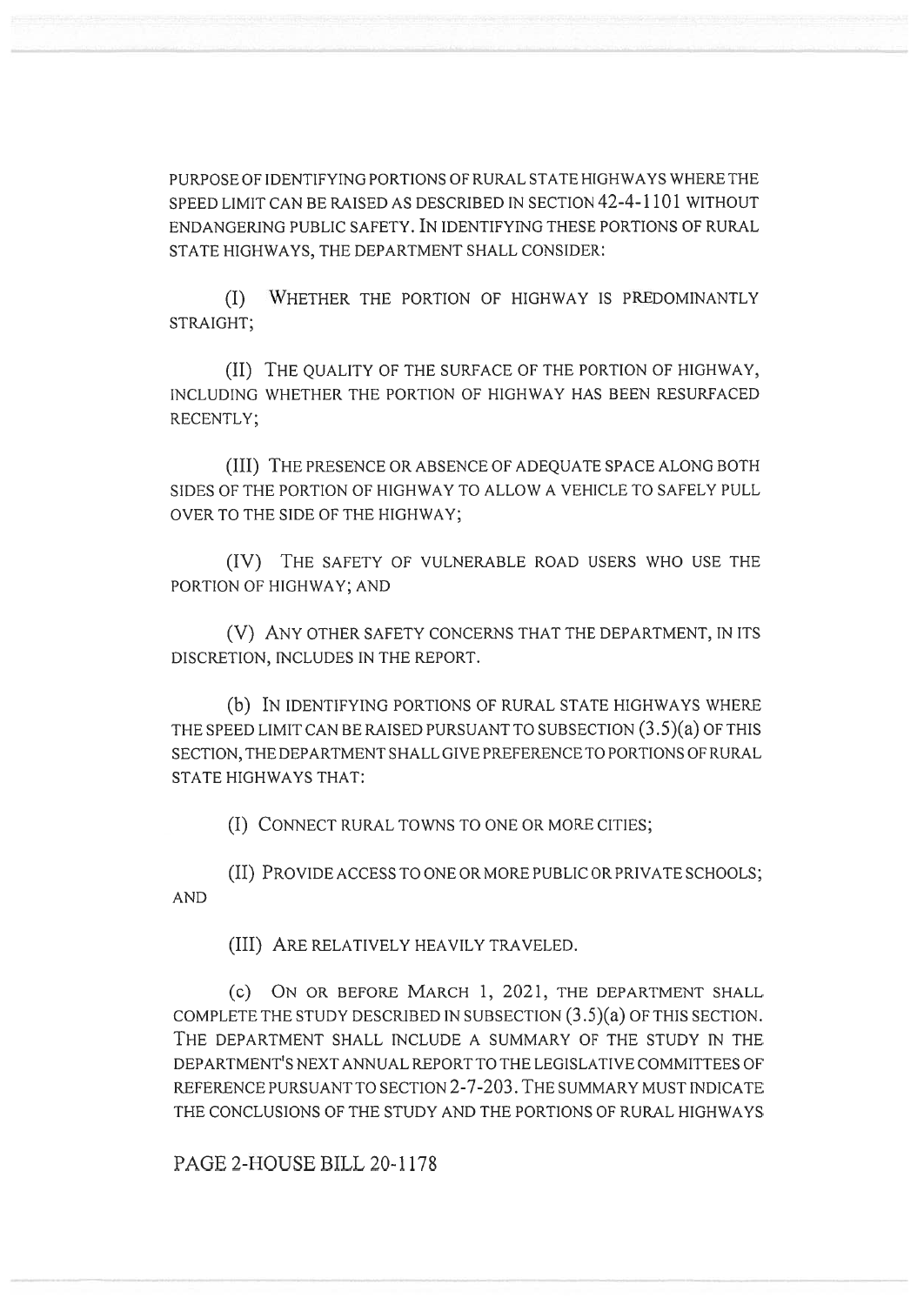FOR WHICH THE DEPARTMENT WILL INCREASE THE SPEED LIMIT.

(d) As USED IN THIS SUBSECTION (3.5), UNLESS THE CONTEXT OTHERWISE REQUIRES, "VULNERABLE ROAD USER" MEANS: FOR WHICH THE DEPARTMENT WILL INCREASE THE SPEED LIMIT.<br>(d) As used in this subsection (3.5), unless the context<br>otherwise requires, "vulnerable road user" means:

(I) A PEDESTRIAN;

(II) A PERSON ENGAGED IN WORK UPON A ROADWAY OR UPON UTILITY FACILITIES ALONG A ROADWAY; (I) A PEDESTRIAN;<br>(II) A PERSON ENGAGED IN WORK UPON A ROADWAY OR UPON<br>r facilities along a roadway;

(III) A PERSON PROVIDING EMERGENCY SERVICES WITHIN A RIGHT-OF-WAY;

(IV) A PEACE OFFICER WHO IS OUTSIDE A MOTOR VEHICLE AND PERFORMING THE PEACE OFFICER'S DUTIES IN A RIGHT-OF-WAY; (III) A PERSON PROVIDING EMERGENCY SERVICES WITHIN A<br>RIGHT-OF-WAY;<br>(IV) A PEACE OFFICER WHO IS OUTSIDE A MOTOR VEHICLE AND<br>PERFORMING THE PEACE OFFICER'S DUTIES IN A RIGHT-OF-WAY;<br>(V) A PERSON RIDING OR LEADING AN ANIMAL;

(V) A PERSON RIDING OR LEADING AN ANIMAL; OR

(VI) A PERSON LAWFULLY USING ANY OF THE FOLLOWING ON A PUBLIC RIGHT-OF-WAY, CROSSWALK, OR SHOULDER OF THE ROADWAY:

(A) A BICYCLE, ELECTRICAL ASSISTED BICYCLE, TRICYCLE, OR OTHER PEDAL-POWERED VEHICLE; PUBLIC RIGHT-OF-WAY, CROSSWALK, OR SHOULDER OF THE ROAD<br>(A) A BICYCLE, ELECTRICAL ASSISTED BICYCLE, TRICYCLE,<br>PEDAL-POWERED VEHICLE;<br>(B) A FARM TRACTOR OR SIMILAR VEHICLE DESIGNED PRIM<br>FARM USE;

(B) A FARM TRACTOR OR SIMILAR VEHICLE DESIGNED PRIMARILY FOR FARM USE;

(C) A SKATEBOARD;

(C) A SKATEBOARD;<br>(D) ROLLER SKATES;

(E) IN-LINE SKATES;

(F) A SCOOTER;

(G) A MOPED;

(H) A MOTORCYCLE;

(I) AN OFF-HIGHWAY VEHICLE; (E) In-line skates;<br>(F) A scooter;<br>(G) A moped;<br>(H) A motorcycle;<br>(I) An off-highway vehicle;

PAGE 3-HOUSE BILL 20-1178 3-HOUSE BILL 20-1178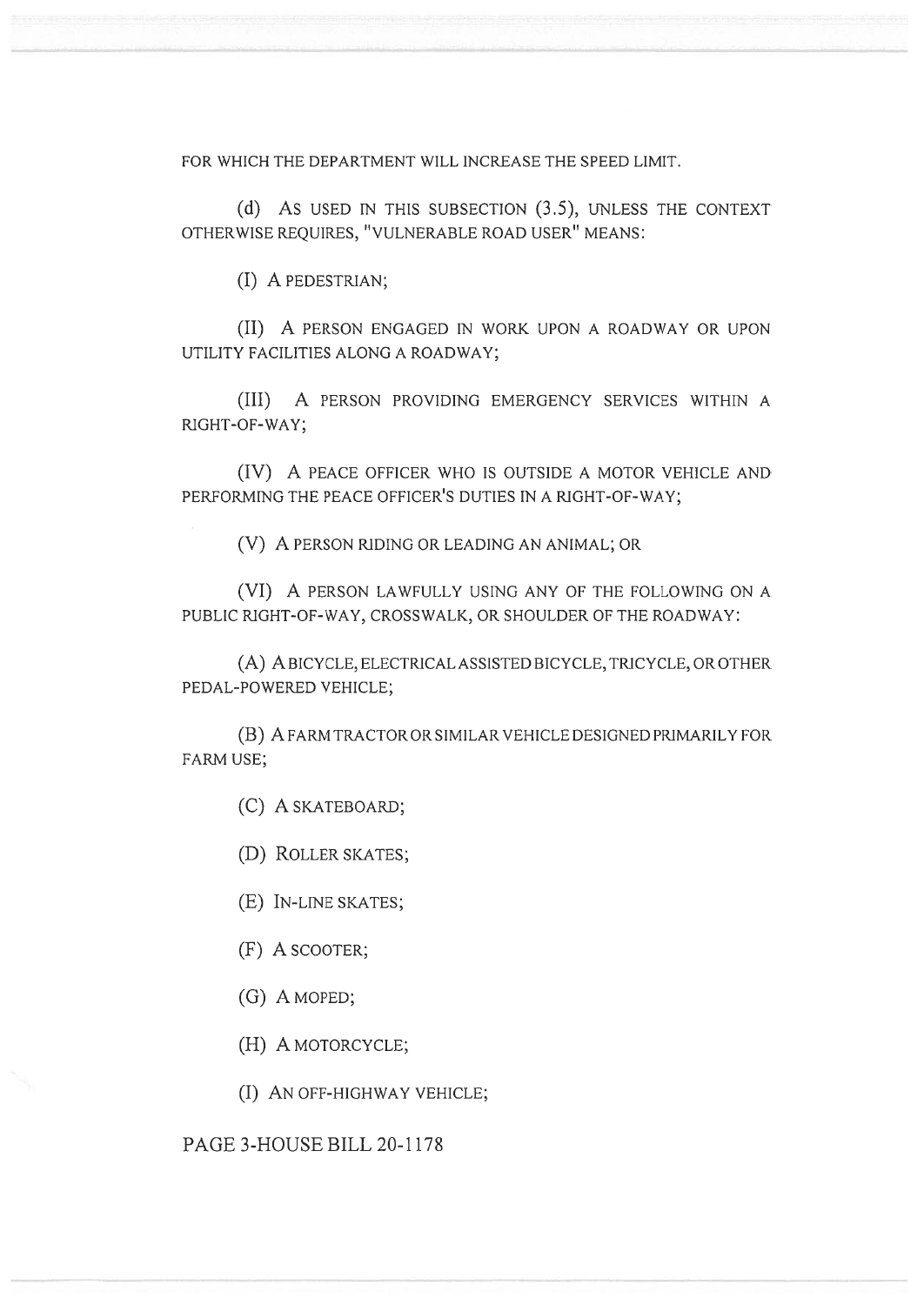- (J) An animal-drawn, wheeled vehicle;<br>(K) Farm equipment;
- (K) FARM EQUIPMENT;
- (L) A SLED;
- (M) AN ELECTRIC PERSONAL ASSISTIVE MOBILITY DEVICE;<br>(N) A WHEELCHAIR;<br>(O) A BABY STROLLER; OR
- (N) A WHEELCHAIR;
- (0) A BABY STROLLER; OR
- (P) A NONMOTORIZED PULL WAGON.
- (P) A nonmotorized pull wagon.<br>(e) This subsection (3.5) is repealed, effective July 1, 2022.

**SECTION 2.** Act subject to petition - effective date. This act takes effect at 12:01 a.m. on the day following the expiration of the ninety-day period after final adjournment of the general assembly (August 5, 2020, if adjournment sine die is on May 6, 2020); except that, if a referendum petition is filed pursuant to section 1 (3) of article V of the state constitution against this act or an item, section, or part of this act within such period, then the act, item, section, or part will not take effect unless takes effect at 12:01 a.m. on the day following the expiration of the ninety-day period after final adjournment of the general assembly (August 5, 2020, if adjournment sine die is on May 6, 2020); except that, if a refere

## PAGE 4-HOUSE BILL 20-1178 BILL 20-1178